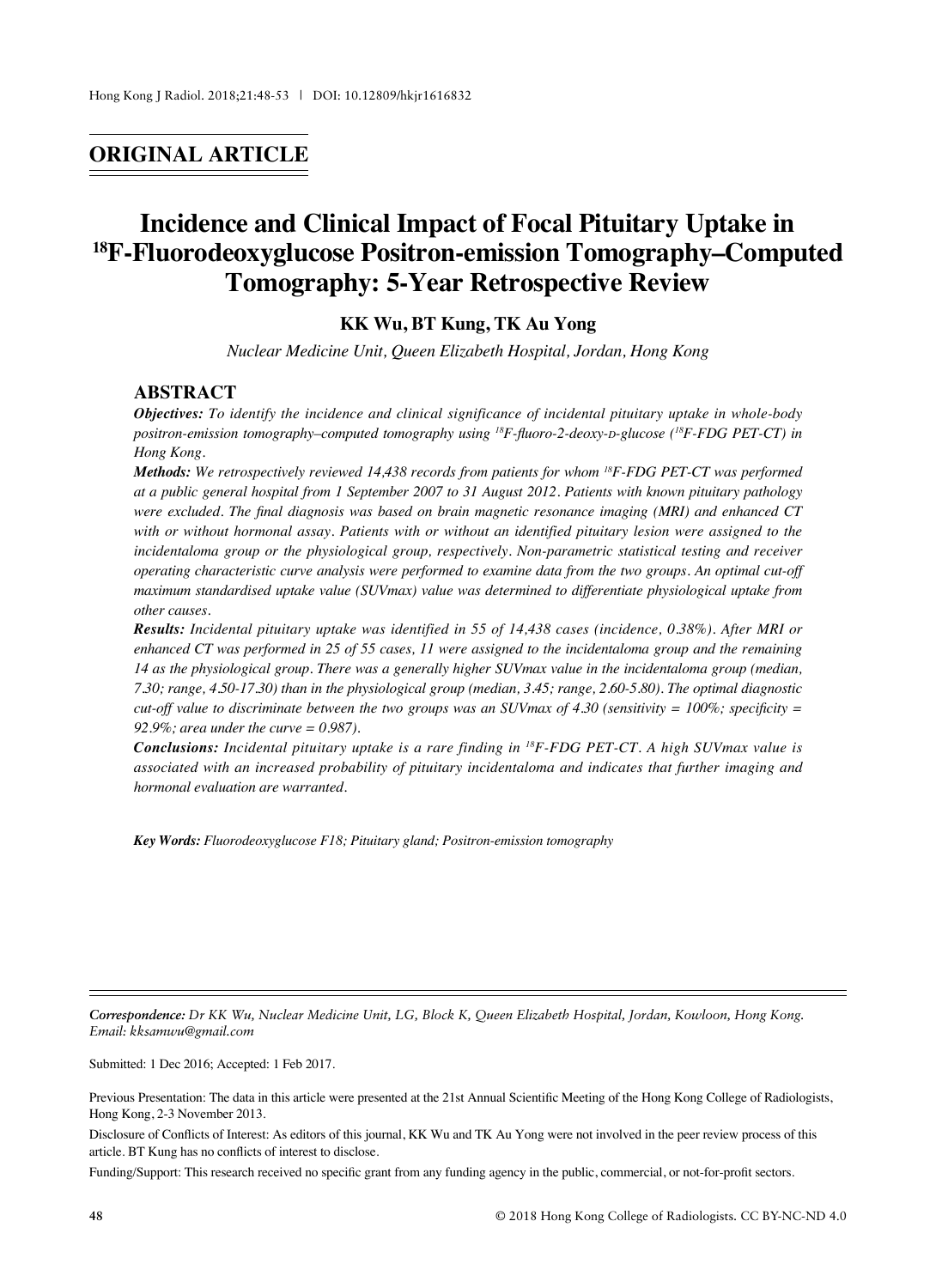## 中文摘要

## 18F-FDG PET-CT 檢查出現垂體局部攝取的發生率及其臨床意義: 五年追溯性回顧

#### 胡君傑、龔本霆、歐陽定勤

目的:探討<sup>18</sup>F-FDG PET-CT全身檢查診斷偶發垂體攝取的發生率及其臨床意義。

方法:回顧分析2007年9月1日至2012年8月31日期間在香港一所公立醫院的14,438例<sup>18</sup>F-FDG PET-CT檢查報告,並排除已知垂體有病理改變的受試者。最後診斷基於腦MRI和增強CT或者結合激素 評估。出現垂體病灶的受試者納入偶發瘤組,沒有病灶的則納入生理學組。兩組數據以非參數測試 和ROC曲線分析,並確定最佳SUVmax閾值(即病灶最大標準化攝取值)以區別生理攝取與其他原 因。

結果:在14,438例中有55例偶發垂體攝取(發生率0.38%)。55名受試者中有25名進行MRI或增 強CT檢查,當中11名被納入偶發瘤組,其餘14名在生理學組。偶發瘤組的SUVmax閾值(中位數 7.30,範圍4.50-17.30)較生理學組高(中位數3.45,範圍2.60-5.80)。區分兩組的最佳診斷截止值 (SUVmax閾值)為4.30(靈敏度100%、特異性92.9%、ROC曲線下面積0.987)。

結論:經<sup>18</sup>F-FDG PET-CT檢查發現偶發垂體攝取屬罕見。高SUVmax閾值增加垂體偶發瘤的可能 性,所以進一步影像學檢查和激素評估是必要的。

### **INTRODUCTION**

Whole-body positron-emission tomography–computed tomography (PET-CT) using <sup>18</sup>F-fluoro-2-deoxy<sup>d</sup>-glucose (18F-FDG) plays a vital role in current clinical practice and is increasingly performed for various indications. Its increased use also leads to an increased detection of incidental pituitary lesions in clinical practice. Several case reports have described the incidental finding of pituitary 18F-FDG uptake in various conditions, including pituitary adenoma, pituitary carcinoma, lymphoma, and hypophysitis.<sup>1-7</sup> However, few studies have reported on the clinical significance of incidentally detected pituitary <sup>18</sup>F-FDG uptake and the criterion for differentiating pathological from physiological pituitary uptake. $8,9$  To date, the occurrence and significance of incidental pituitary uptake in 18F-FDG PET-CT in Hong Kong has not yet been reported.

This study aimed to identify the incidence and clinical impact of incidental pituitary uptake in whole-body 18F-FDG PET-CT at a single centre at a public general hospital in Hong Kong over a 5-year period. Additionally, we assessed the value of a semiquantitative variable of FDG uptake in discriminating pathological and physiological pituitary uptake.

## **METHODS Patient Population**

This study was approved by the local institutional review board. We retrospectively studied 14,438 clinical records from consecutive patients who had undergone 18F-FDG PET-CT from 1 September 2007 to 31 August 2012 at the Queen Elizabeth Hospital, Hong Kong. Patients with increased pituitary uptake who then underwent correlative magnetic resonance imaging (MRI) or contrast CT were included in this study. Among this population, patients with previous known pituitary or sella pathology (such as invasion from nasopharyngeal carcinoma) were excluded. Patient history, laboratory test results, and drug history were reviewed.

#### **Imaging Acquisition and Analysis**

All patients fasted for at least 6 hours before the PET-CT study. Whole-body PET-CT was initiated 60 minutes after intravenous injection of 370 MBq of <sup>18</sup>F-FDG. Images were obtained from the vertex to the proximal thigh using the PET-CT scanner (Discovery LS; GE Healthcare, USA) with a spatial resolution of 6.6 mm in the centre of the field of view. Image acquisition was performed with 3 minutes per bed position. Lowdose CT was performed for attenuation correction and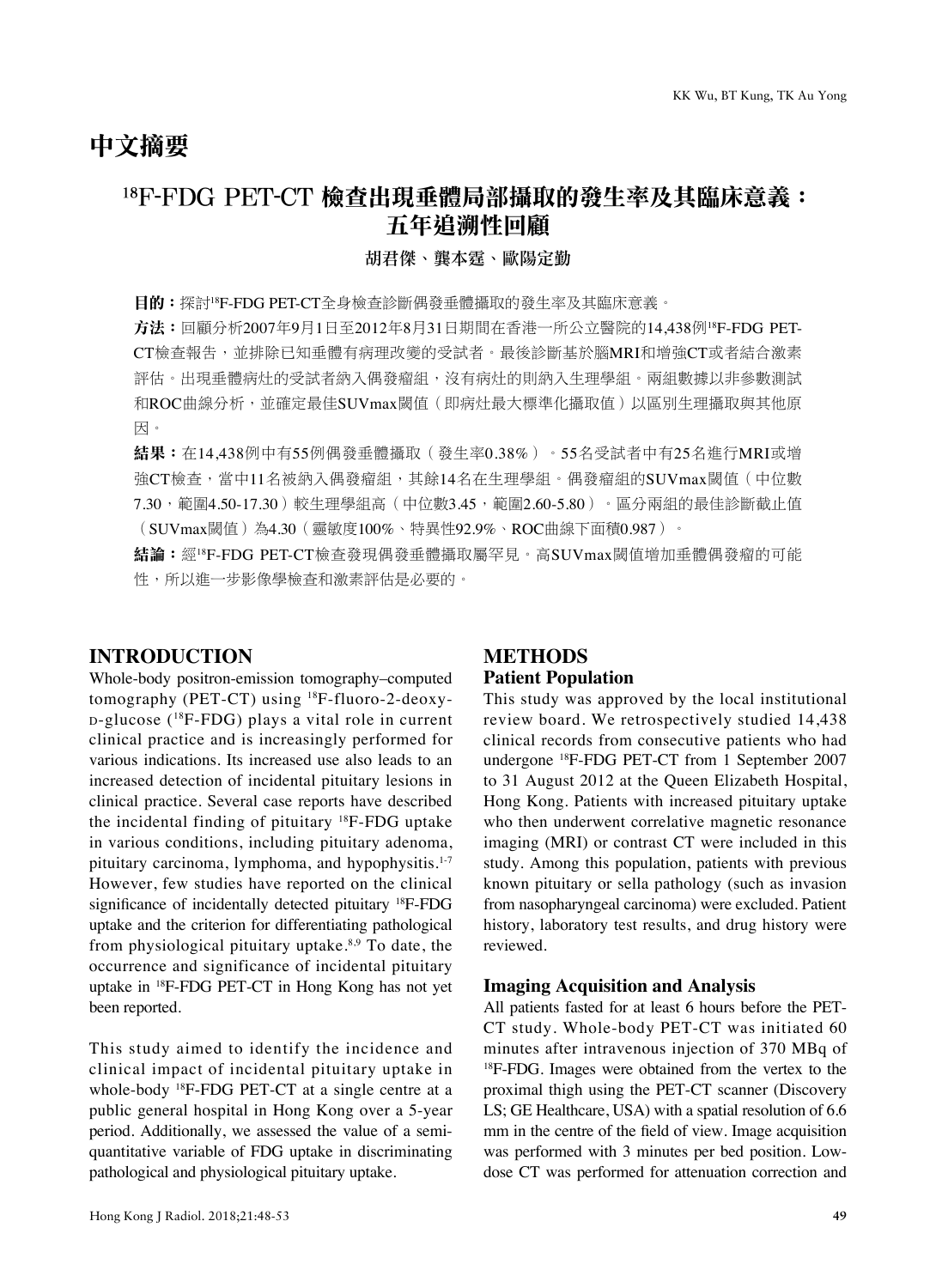lesion localisation. No intravenous contrast agent was administered. The obtained data were reconstructed using an iterative ordered-subset expectation maximisation algorithm. A Z-axis filter was used and a total of two iterations were performed.

The intensity of <sup>18</sup>F-FDG uptake was semi-quantitatively measured as the maximum standardised uptake value (SUVmax) after normalisation to bodyweight using the following equation: S*UV*=*A/(ID/BW)*, where A represents the decay and attenuation–corrected activity in tissue (MBq/mL), ID represents the injected dose of  $^{18}$ F-FDG (MBq), and BW represents bodyweight (g).

### **Statistical Analysis**

Patients were assigned to the incidentaloma group or physiological group on the basis of corresponding contrast CT or MRI findings, with or without information from hormonal assays. Differences between the two groups were assessed by the non-parametric Mann-Whitney *U* test. Statistical significance was assumed for p values of <0.05. Receiver operating characteristic (ROC) curve analysis was performed to determine an optimal cut-off value for SUVmax for differentiating pathological from physiological uptake. Statistical analysis was performed using SPSS (Windows version 15.0; SPSS Inc., Chicago [IL], USA).

### **RESULTS**

Increased pituitary 18F-FDG uptake was an incidental finding on PET-CT for 55 of 14,438 cases (incidence, 0.38%), involving 47 patients. Of the 55 cases of pituitary uptake, 25 cases (involving 22 patients) also had correlative MRI ( $n = 22$ ) or contrast CT ( $n = 3$ ) performed as part of their investigations for malignancy  $(n= 24)$  and for pyrexia  $(n=1)$  [Table]. Eleven cases were classified as the incidentaloma group (10 by MRI and one by contrast CT), and 14 were classified as the physiological group (12 by MRI and two by contrast CT). In the incidentaloma group, lesions identified included microadenoma ( $n = 2$ ; Figure 1), macroadenoma  $(n = 2)$ , and nodules of an indeterminate nature  $(n = 7)$ .

An outlier case (case 23) was observed in the physiological group with a pituitary SUVmax of 5.8 and thyroid SUVmax of 5.3 (Figure 2). This patient had unremarkable MRI findings at the pituitary fossa, but an elevated level of thyroid-stimulating hormone (159 mIU/L). The pituitary hormonal profile was otherwise unremarkable and a diagnosis was made of primary hypothyroidism.

The median pituitary SUVmax was 7.30 (range, 4.50- 17.30) for the incidentaloma group and 3.45 (range, 2.60-5.80) for the physiological group. Excluding the outliers, the median pituitary SUVmax was 7.30 (range, 4.50-11.90) for the incidentaloma group and 3.40 (range, 2.60-4.10) for the physiological group. The pituitary SUVmax of the incidentaloma group was significantly higher than that of the physiological group  $(p < 0.001$ ; Figure 3). According to ROC analysis, the optimal diagnostic cut-off value to discriminate between the incidentaloma and physiological groups was an SUVmax of 4.30 (sensitivity =  $100\%$ ; specificity = 92.9%; area under the curve  $= 0.987$ ).

## **DISCUSSION**

The pituitary fossa is now commonly included in routine whole-body PET-CT imaging, but knowledge about the significance of an incidental finding of increased pituitary FDG uptake is limited. Existing evidence is limited to case reports and two retrospective studies.<sup>1-9</sup> In our study, most cases of incidental increased pituitary FDG uptake did not have subsequent correlative MRI or contrast CT performed (30 of 55 cases, or 25 of 47 patients). The reason is likely due to the advanced stage of metastatic disease in those cases, precluding further investigation for the pituitary lesion. The reported incidence of incidental increased pituitary FDG uptake in two retrospective studies<sup>8,9</sup> was  $0.073\%$  and  $0.8\%$ . In our study, the incidence was 0.38%. The discrepancy in the three values may be related to variation in the reporting threshold of pituitary FDG uptake.

Multiple case reports have described incidental increased pituitary FDG uptake in various conditions. De Souza et al<sup>1</sup> reported that 12 of 20 surgically verified pituitary microadenoma showed a positive FDG PET finding, whereas none of the 20 healthy controls showed a false-positive result. Koo et al<sup>2</sup> reported a case of growth hormone–secreting pituitary macroadenoma with intense FDG uptake. Soussan et al<sup>3</sup> and Campeau et al<sup>4</sup> reported cases of non-Hodgkin's lymphoma involving the pituitary fossa that presented as intense pituitary FDG uptake. Van der Hiel et al<sup>5</sup> reported a case of ipilimumab-induced hypophysitis that presented as incidental pituitary hypermetabolism in FDG PET-CT.

A retrospective study by Jeong et al<sup>9</sup> reported that 18 of 19 subjects (95%) with incidental increased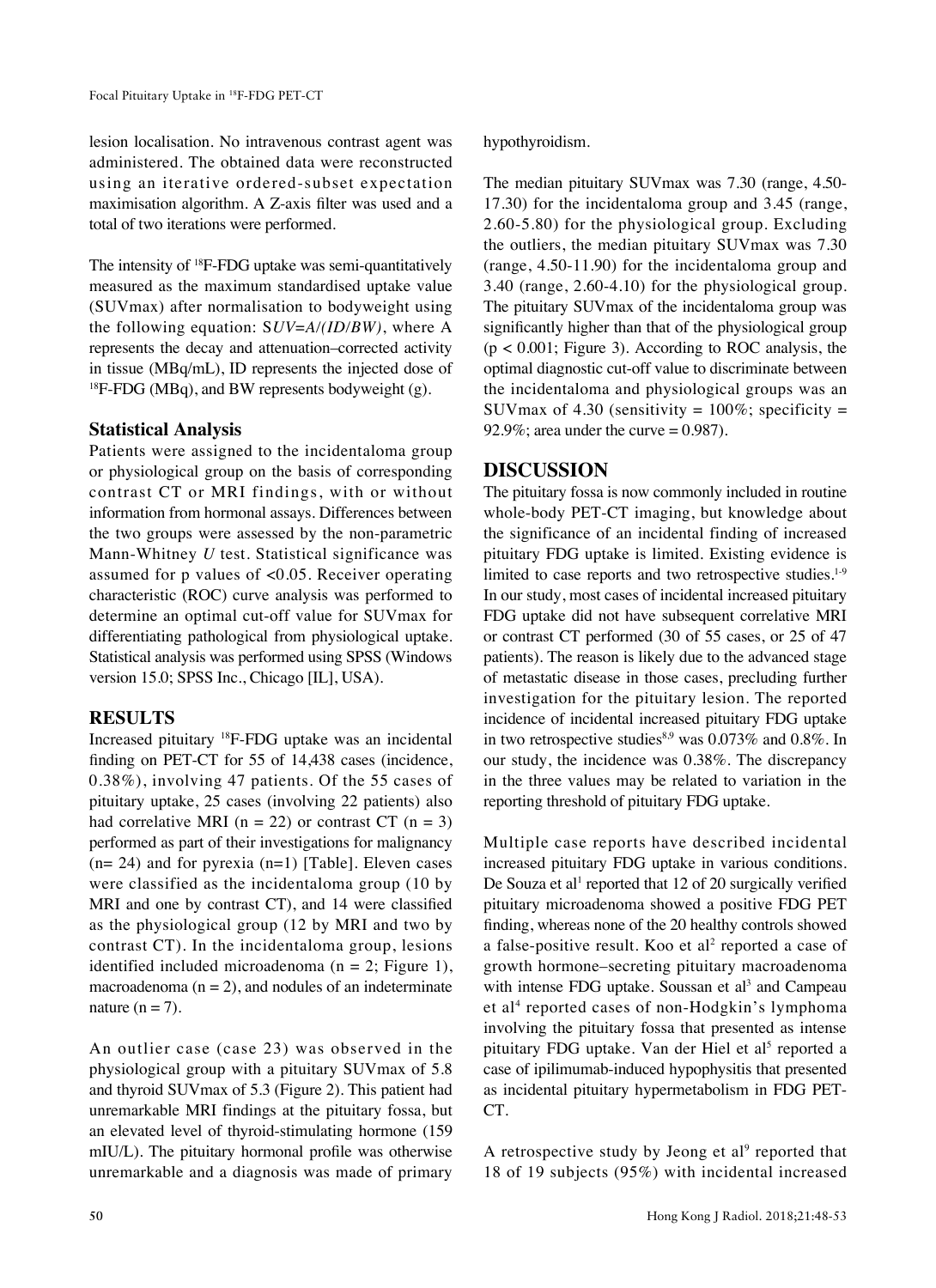| Case            | Sex | Indication              | Pituitary<br>SUVmax | <b>MRI</b>                   | СT                       | Contrast Hormonal<br>profile | Group         | Remarks                                                                               |
|-----------------|-----|-------------------------|---------------------|------------------------------|--------------------------|------------------------------|---------------|---------------------------------------------------------------------------------------|
| $\mathbf{1}$    | M   | CA lung                 | 8.3                 | $+$                          | <b>NA</b>                | <b>NA</b>                    | Incidentaloma | 0.9-cm microadenoma                                                                   |
| 2               | F   | CA lung                 | 3.1                 | $\overline{\phantom{a}}$     | <b>NA</b>                | <b>NA</b>                    | Physiological |                                                                                       |
| 3               | M   | Renal cell<br>carcinoma | 7.9                 | $\ddot{}$                    | <b>NA</b>                | $\overline{a}$               | Incidentaloma | 1.0-cm pituitary adenoma or metastasis                                                |
| 4               | F   | CA breast               | 3.0                 | ÷                            | <b>NA</b>                | <b>NA</b>                    | Physiological |                                                                                       |
| 5               | M   | <b>Brain tumour</b>     | 4.1                 | $\overline{a}$               | <b>NA</b>                | <b>NA</b>                    | Physiological |                                                                                       |
| $6*$            | F   | CA breast               | 3.7                 | $\overline{\phantom{a}}$     | <b>NA</b>                | <b>NA</b>                    | Physiological |                                                                                       |
| $7^*$           | F   | CA breast               | 3.5                 | $\qquad \qquad \blacksquare$ | <b>NA</b>                | <b>NA</b>                    | Physiological |                                                                                       |
| 8               | M   | CA colon                | 11.9                | $+$                          | <b>NA</b>                | $+$                          | Incidentaloma | 1.2-cm pituitary adenoma or metastasis                                                |
| 9               | F   | Renal cell<br>carcinoma | 7.1                 | $+$                          | <b>NA</b>                | $^{+}$                       | Incidentaloma | Biopsy: ACTH secreting macroadenoma                                                   |
| 10              | F   | CA colon                | 17.3                | $\ddot{}$                    | <b>NA</b>                |                              | Incidentaloma | Enlarged anterior pituitary gland<br>Imp: adenoma or metastasis                       |
| 11              | M   | CA colon                | 3.1                 | <b>NA</b>                    | $\overline{\phantom{a}}$ | <b>NA</b>                    | Physiological |                                                                                       |
| 12              | F   | CA lung                 | 3.2                 | $\overline{a}$               | <b>NA</b>                | <b>NA</b>                    | Physiological |                                                                                       |
| 13              | F   | <b>PUO</b>              | 3.4                 | $\overline{a}$               | <b>NA</b>                | ۰.                           | Physiological |                                                                                       |
| 14              | F   | <b>NPC</b>              | 4.0                 | $\overline{a}$               | <b>NA</b>                | <b>NA</b>                    | Physiological |                                                                                       |
| 15 <sup>†</sup> | M   | <b>Gastric GIST</b>     | 4.5                 | $+$                          | <b>NA</b>                | $\overline{\phantom{a}}$     | Incidentaloma | 7-mm pituitary nodule                                                                 |
| 16 <sup>†</sup> | M   | Gastric GIST            | 6.2                 | $+$                          | <b>NA</b>                | $\overline{\phantom{0}}$     | Incidentaloma | 7-mm pituitary nodule                                                                 |
| $17^{+}$        | M   | <b>Gastric GIST</b>     | 5.6                 | $+$                          | <b>NA</b>                | $\frac{1}{2}$                | Incidentaloma | 7-mm pituitary nodule                                                                 |
| 18              | M   | <b>NPC</b>              | 4.1                 | ÷                            | <b>NA</b>                | $\qquad \qquad \blacksquare$ | Physiological |                                                                                       |
| 19              | M   | Liposarcoma             | 3.8                 | $\overline{\phantom{a}}$     | <b>NA</b>                |                              | Physiological |                                                                                       |
| 20              | F   | CA lung                 | 3.1                 | <b>NA</b>                    | $\overline{\phantom{m}}$ | <b>NA</b>                    | Physiological |                                                                                       |
| 21              | M   | CA colon                | 7.3                 | $\qquad \qquad +$            | <b>NA</b>                | <b>NA</b>                    | Incidentaloma | 1.1-cm pituitary nodule                                                               |
| 22              | F   | CA breast               | 7.3                 | <b>NA</b>                    | $\ddot{}$                | $^{+}$                       | Incidentaloma | 0.7-cm pituitary nodule; elevated<br>prolactin > 3000                                 |
| 23              | F   | <b>NPC</b>              | 5.8                 |                              | <b>NA</b>                | $+$                          | Physiological | Elevated TSH 159 (later confirmed<br>primary hypothyroidism); other hormone<br>normal |
| 24              | F   | CA breast               | 2.6                 |                              | <b>NA</b>                |                              | Physiological |                                                                                       |
| 25              | F   | Vaginal clear cell CA   | 11.8                | $^{+}$                       | <b>NA</b>                |                              | Incidentaloma | 1.9-cm macroadenoma                                                                   |

**Table.** Clinical findings for patients with incidental pituitary fluorodeoxyglucose uptake on PET-CT.

Abbreviations: + = positive finding; - = normal finding; ACTH = adrenocorticotropic hormone; CA = carcinoma; FDG = fluorodeoxyglucose; GIST = gastrointestinal stromal tumour; MRI = magnetic resonance imaging; NA = not available; NPC = nasopharyngeal carcinoma; PET-CT = positron-emission tomography–computed tomography; PUO = pyrexia of unknown origin; SUVmax = maximum standardised uptake value; TSH = thyroid-stimulating hormone.

\* Cases 6-7 were the same patient.

† Cases 15-17 were the same patient.

pituitary FDG uptake had abnormal MRI findings that were suggestive of a pituitary lesion. They found that macroadenomas had a higher FDG uptake than microadenomas, but there was no statistically significant difference in the SUVmax of pituitary lesions with or without pituitary hormone hypersecretion. Another retrospective study, by Hyun et al,<sup>8</sup> reported a statistically significant difference for intensity of FDG uptake between pathological and physiological uptake, with a cut-off SUVmax of 4.1 showing a sensitivity of 96.6% and specificity of 88.1%. Those findings are similar to those of our study for an SUVmax cut-off value of 4.3—namely, high sensitivity (100%), and specificity (92.9%).

In our study, the outlier case in the physiological group

Hong Kong J Radiol. 2018;21:48-53 **51**

had an SUVmax of 5.8 and was eventually diagnosed as primary hypothyroidism. A study by Jeong et  $al^{10}$ revealed a strong positive correlation between pituitary FDG uptake and serum thyroid-stimulating hormone in 44 patients with diffuse thyroid FDG uptake. We postulate that the high pituitary FDG uptake of our outlier patient in the physiological group might be secondary to the underlying primary hypothyroidism. After excluding this outlier case, the cut-off value of SUVmax 4.3 was able to discriminate the incidentaloma group and physiological group with a sensitivity and specificity of 100%.

There are two main limitations in our study. First, histological diagnosis was available in only one patient and hormonal assays were not performed in all included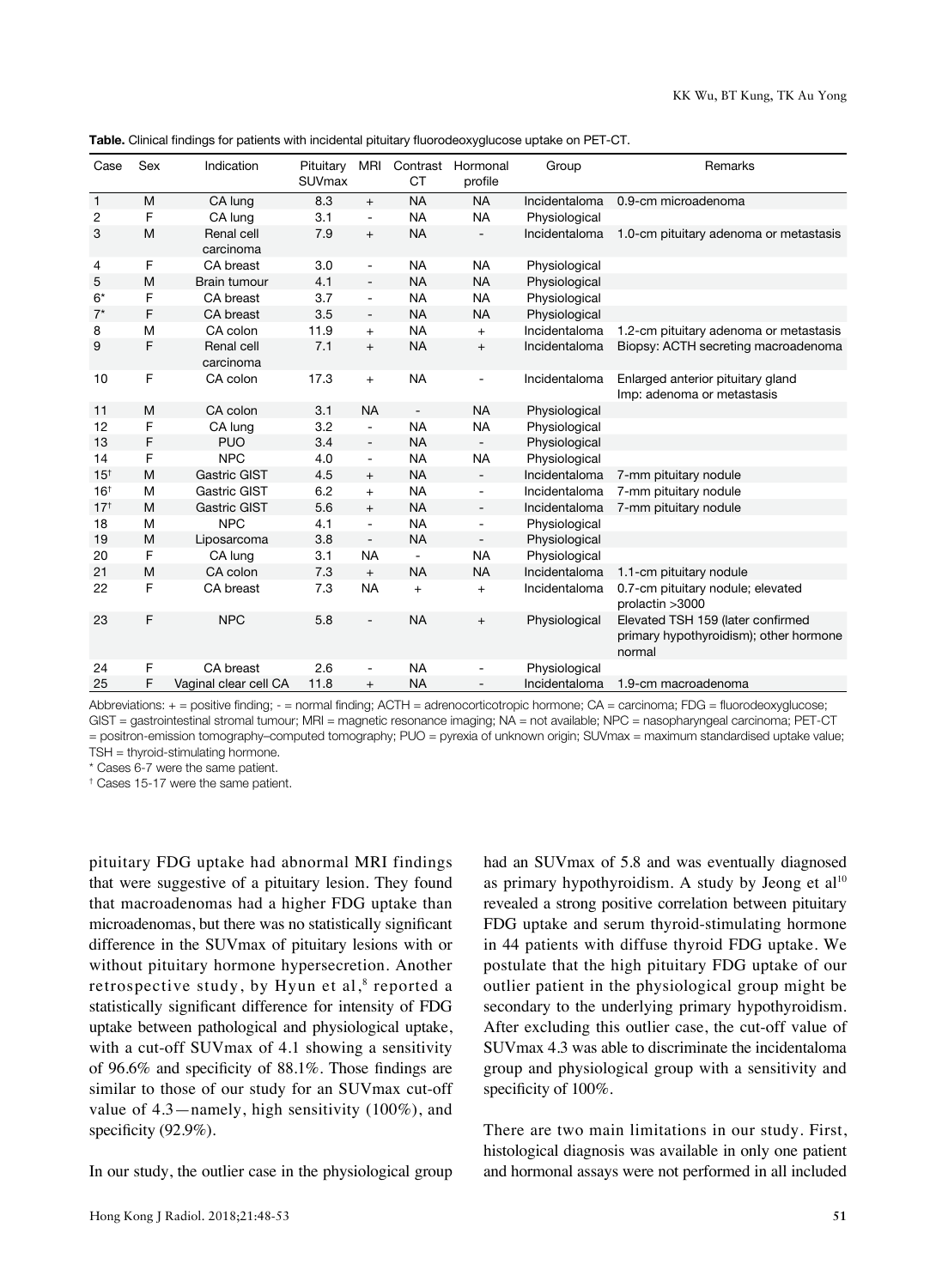#### Focal Pituitary Uptake in 18F-FDG PET-CT



Figure 1. A case of incidental increased pituitary fluorodeoxyglucose uptake (case 22; maximum standardised uptake value, 7.3). Magnetic resonance imaging and hormonal assay suggested prolactin-secreting pituitary microadenoma.



**Figure 2.** The outlier case (case 23) in the physiological group, with increased pituitary fluorodeoxyglucose uptake (maximum standardised uptake value, 5.8) and diffuse mildly increased thyroid uptake (maximum standardised uptake value, 5.3).